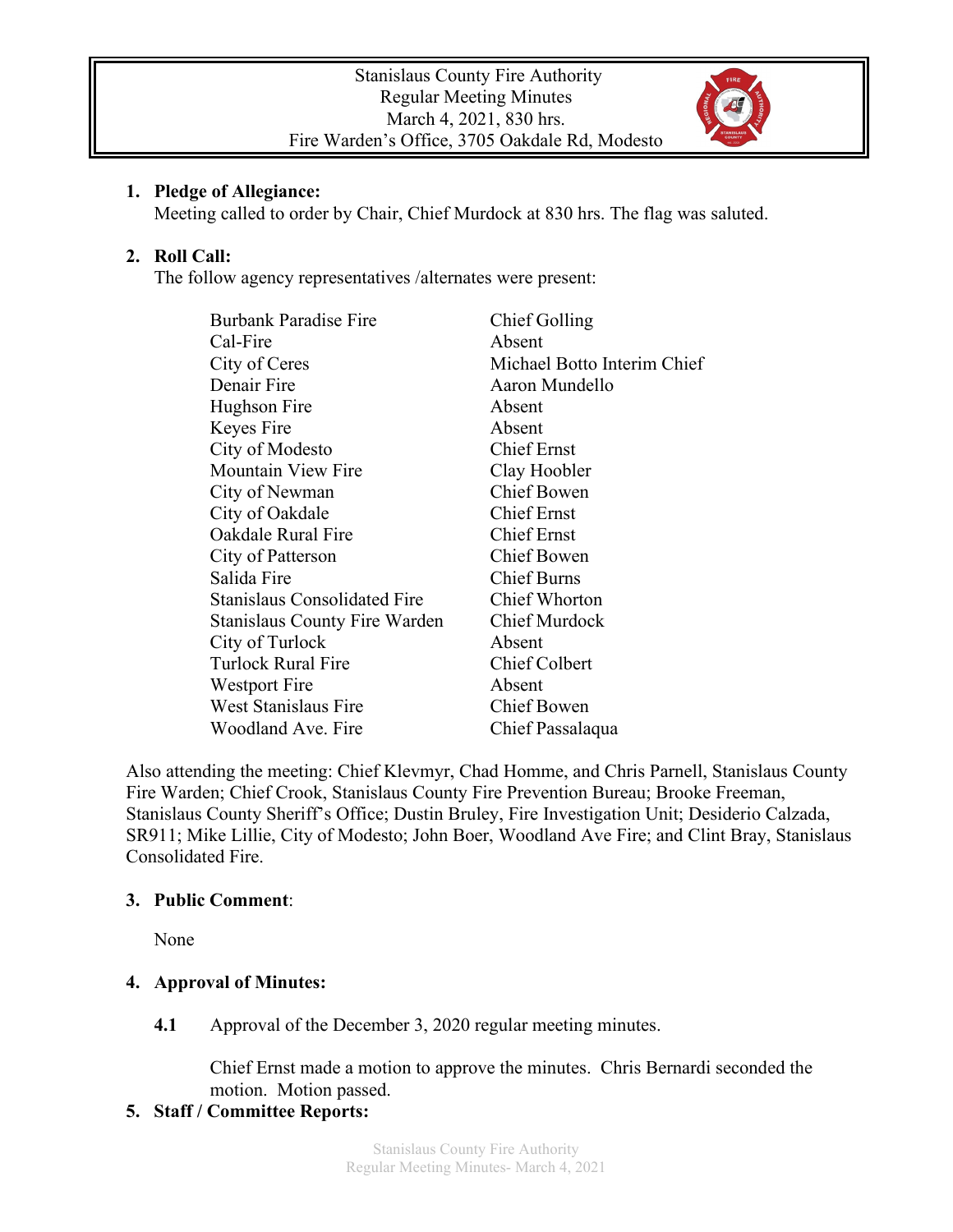#### **5.1 Fire Investigation Report**

- Dustin Bruley reported there were 193 investigations during the reporting period that included 1 fatal fire and 15 arrests. A summary report was included in the agenda packet.
- They finalized the agreement, as of February  $1<sup>st</sup>$ , for the new full time Detective, Raj Singh.
- Received the new FIU truck last month, way before expected delivery date. Should be ready for duty in May.

### **5.2 Fire Prevention Report**

- Chief Crook reported Fire Prevention staff are still assisting in the Emergency Operations Center on the Covid-19 Response, which has caused them to be running behind on school inspections, but they are working on them and getting them done.
- Already receiving applications for fireworks stands/shoots. Anticipate having 2 fireworks shoots this Independence Day.
- Detailed statistical report was included with the agenda packet.

# **5.3 Fire Communications Report**

- Detailed report was included in the agenda packet.
- Chad Homme updated on the technical issues with Cradle Point modems has been resolved and he's been working with agencies to get theirs updated.
- Updated that Modesto Fire downtown's installs were done and he's working on Oakdale now then will move to Ceres and the West Side of the County.
- It was confirmed we did not have to go to the Board of Supervisor's for approval to expend funds for the new MDC's. He thanked Pat Burns and Chief Lillie for working with him on the project and that new units should be ordered shortly.

# **5.4 Administration & Support Report**

- Finance Manager Brooke Freeman provided a copy on the RFA Budget Actuals for Fiscal Year 2020-2021.
- Report is on **6.1**.

#### **5.5 Reports from Fire Authority member agencies** None

# **6. Agenda Items:**

# **6.1 Fire Authority Business Plan and Budget Update**

- Chief Murdock confirmed the RFA Business Plan Committee members. A meeting will be scheduled in the next couple of weeks to go over the Business Plan to prepare to send to the Board of Supervisors for approval in the future.
- Brooke Freeman reviewed budget projections and said the fund balance is looking really good.
- Chief Whorton asked if the DA is collecting CARES reimbursement for FIU? Dustin said he will confirm, but he and Brooke were not aware of any.
- Chief Murdock was asked by the Sheriff to see if there are any expenses that can be absorbed by the County to give funds back to the Fire Authority, like HazMat